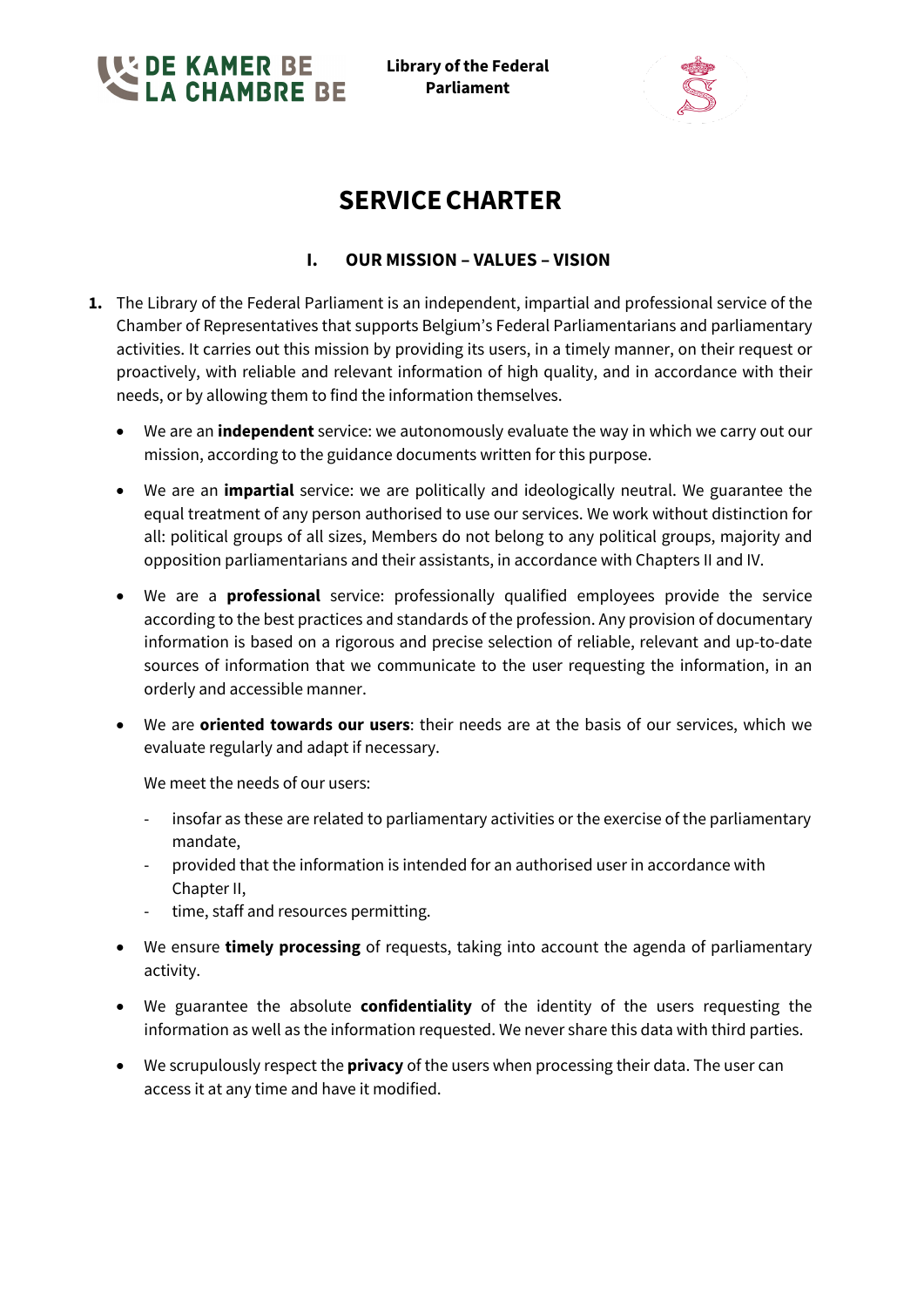- **2.** The Library of the Federal Parliament has the ambition to be the Parliament's reference centre for documentary information and to continue the development of its services according to its users. In concrete terms, this means that we aim to:
	- give our users as much direct access as possible to as many sources of information as possible,
	- make our historical and valuable collections more accessible through digitisation,
	- customise our services as much as possible,
	- continually develop our services and collections according to the needs of our users, new technologies and the evolution of parliamentary activity, and to involve the users in this,
	- train our users in the use of tools and databases that can facilitate their research work,
	- permanently train our staff to assist the user in the best possible way,
	- intensify collaboration with the other parliamentary information centres of the European, federal, regional and community institutions.

## **II. OUR USERS**

The Library of the Federal Parliament is primarily an internal library. Our services are primarily intended for parliamentarians, their assistants and the parliamentary services.

- **3. Category 1.** The following persons and groups have priority with regard to all our services:
	- Members of the Chamber and the Senate,
	- political assistants of parliamentarians who are paid by the Chamber or by the Senate,
	- staff of the political groups of the Chamber and the Senate,
	- services of the Chamber and the Senate,
	- staff of the Chamber and the Senate.
- **4. Category 2.** The following persons have access to the reading room and can use some of our services – time, resources and staff permitting:
	- former Members of the Chamber and the Senate,
	- staff and managers of the documentation services of the regional and Community Parliaments,
	- staff and managers of the documentation services of the Court of Cassation, the Constitutional Court, the Council of State,
	- staff of the parliamentary "satellite institutions",
	- former Members of the House and Senate staff.

The Board of Directors decides whether we can provide that support and, if so, about the modalities.

**5. Category 3.** Persons who do not belong to the above categories (researchers, doctoral students, civil servants, etc.) can use the reading room of the Library after sending an application letter and permission from the Board of Directors. In principle, they must do their own searches, but we offer support where necessary and if possible. In case of doubt, the Board of Directors decides whether we can provide that support and, if so, about the modalities.

See appendix 1 for an overview of which categories of users are entitled to which services.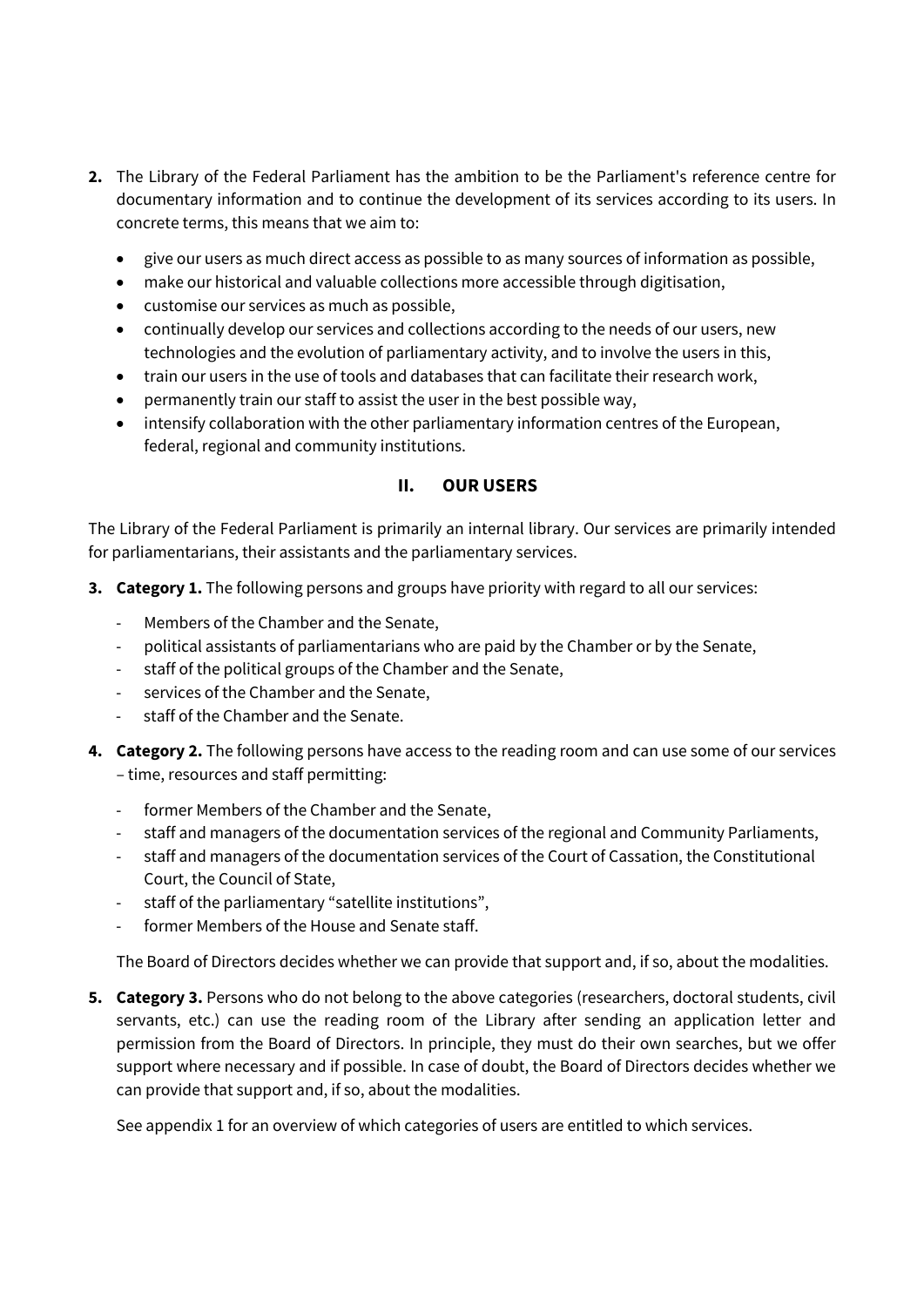## **III. OUR COLLECTION**

**6.** We are a hybrid library: our collection consists of paper and digital documents. It mainly reflects the competencies of the Federal Parliament and the topics that are useful for parliamentary activity, in particular from the political, legal, economic, social and political-historical domain.

We develop our acquisition policy ourselves in order to best meet the needs of our users.

Category 1 users can make purchase suggestions that relate to federal competencies and parliamentary activity. We nevertheless reserve the right not to approve requests.

## **IV. OUR SERVICES**

**7.** We offer our users two major services: documentary information provision on the one hand, digitisation and digital consultation of administrative documents, historically valuables works on the other.

The provision of documentary information includes the following services:

- consulting and borrowing works,
- simple and complex research work,
- overviews of available information sources on a current theme,
- documentary monitoring and alerting,
- overviews of acquisitions and tables of contents of scientific journals,
- a daily press review.

The digitisation of administrative documents is part of the digital archiving policy of the Chamber. The digitisation of historical and valuable works from the Library's own collection is part of the conservation mission of the Chamber's heritage collection.

Most services are provided on request. The Library also proactively offers a number of services (see Appendix 1).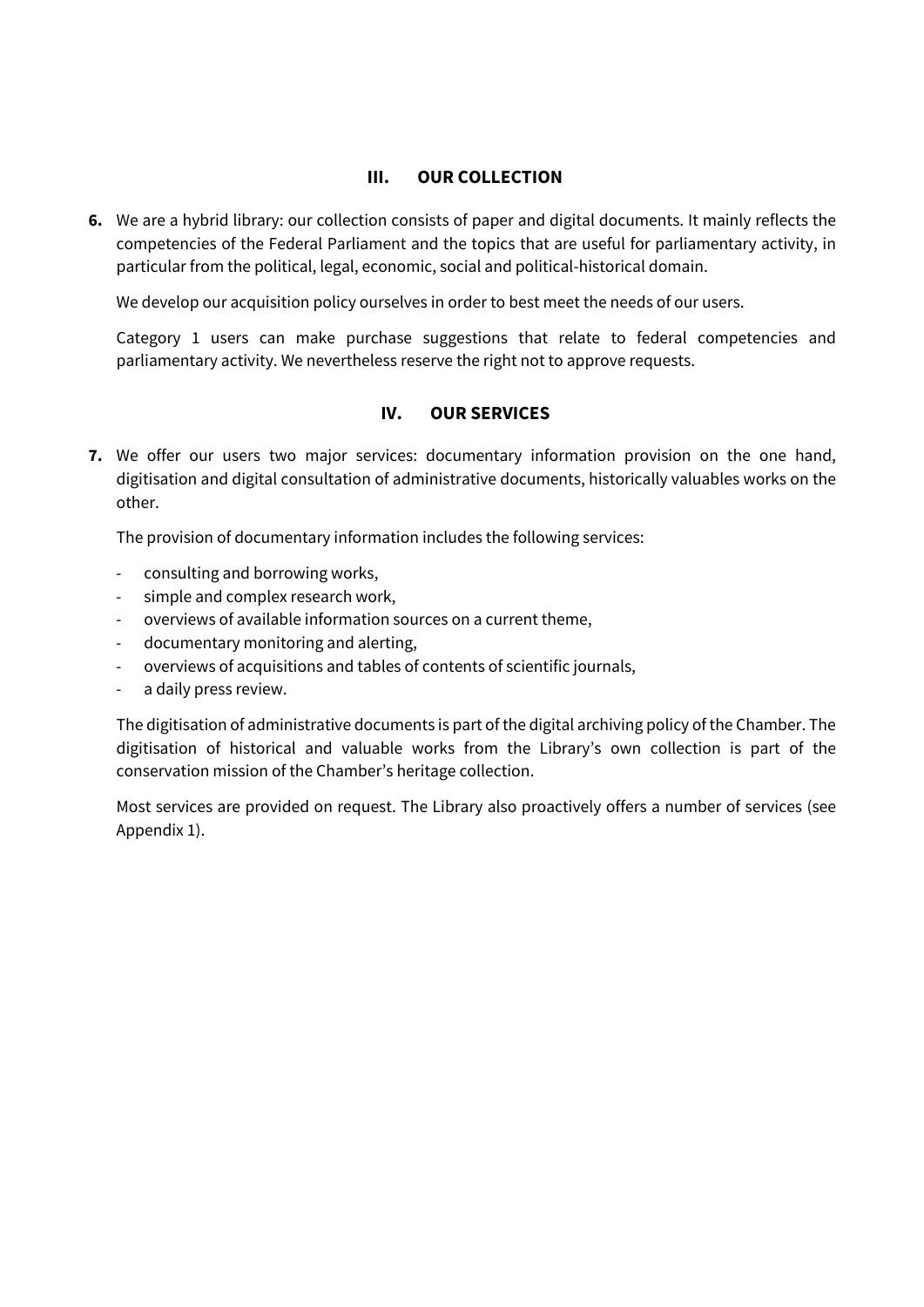# **V. OUR OPERATING PRINCIPLES**

### **A. PROVISION OF DOCUMENTARY INFORMATION**

#### **GENERAL PROVISIONS**

- **8.** The users send their requests for documentary information (see points 15, 18, 19, 27) by e-mail addressed of the Library: bibliotheek@dekamer.be or bibliothèque@lachambre.be. This also applies to reasoned requests for access to the reading room (point 5).
- **9.** We process the requests for documentary information in order of receipt.
- **10.** When the number or the nature of requests for documentary information exceeds the capacity of the service, we give priority to processing requests from category 1 users and related to ongoing parliamentary activity.
- **11.** We respond to each request for documentary information in the applicant's language. We deliver the documents in the language in which they are available (mainly in French, Dutch, English or German). We do not translate those documents.
- **12.** In principle, we deliver our documentary information in digital form. We only send a paper version upon explicit request or when a digital version is not available.
- **13.** We maintain an electronic register of incoming requests. The collected data is processed anonymously for statistical purposes to illustrate and improve the functioning of the Library.
- **14.** The user finds the rules relating to the access to the reading room and book lending in the internal rules of procedure, in Appendix 2 of this charter.

## **WHAT SERVICES DO WE OFFER?**

**15.** The users submit their requests for **borrowing books and for photocopies** (see Appendix 1, services 1 and 2) preferably by e-mail to the Library. They can also submit their requests in person to the desk clerk of the reading room (Forum). The requested books and copied articles are made available at the front desk of the reading room or are sent by internal mail upon request. We never send books by regular mail.

A Category 1 or Category 2 user can request any book or article from a scientific journal related to parliamentary work. If it's not part of our collection, we try to get it through Interlibrary Loan (Service 1).

**16. Consulting external databases** in the reading room (service 4) takes place under the supervision of the responsible reading room staff member. The user has the right to download and/or print documents that are useful for any research work, insofar as the database consulted offers these options.

The access codes for the databases remain the property of the Library and may not be used outside the reading room of the Library.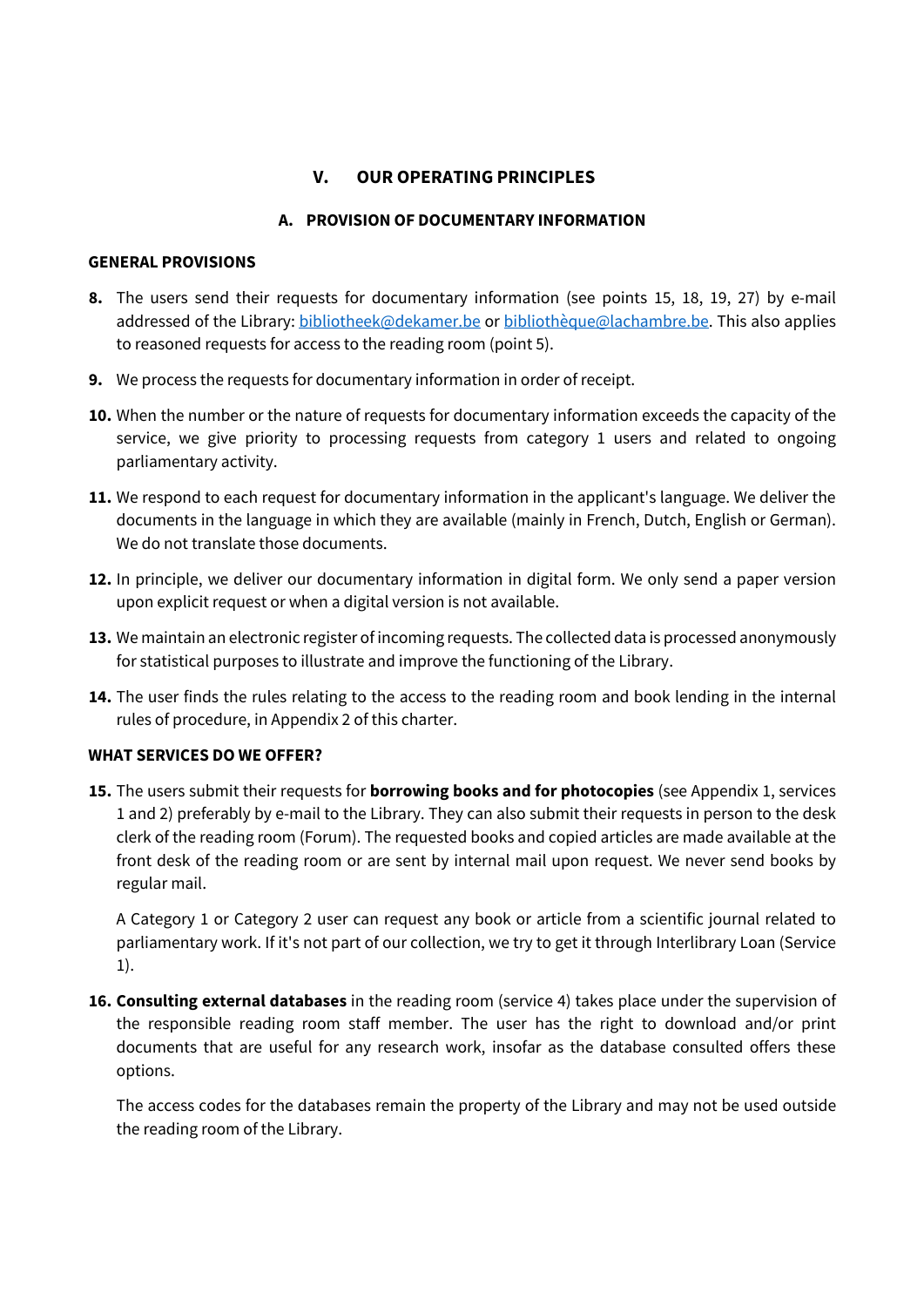The user can consult the internal databases of Chamber and Senate, as well as LIMO, the online catalogue of the Library.

- **17.** The **daily press review** (service 5) is a general-purpose press review focusing on federal institutions and competencies. Our staff makes it every working day in Gopress and it is published there at 9:00 at the latest. All members of the parliamentary community – Chamber and Senate – have access to this press review.
- **18.** The users submit their **requests for articles** from domestic or foreign scientific journals or other sources (service 6) preferably by e-mail to the Library.

During the working hours, we process any request sent by e-mail to the Library. Normally, we respond the same day. If the response time is longer, we inform the requesting user, taking into account the requested deadline as much as possible.

**19.** The user send their**requests for complex searches** (service 7) also by e-mail to the Library.

All users of categories 1 and 2 can submit requests for complex searches. We guarantee the absolute confidentiality of the identity of the requesting user and the information provided. However, we reserve the right to re-use the collected information in an anonymous way for other services.

If the requesting user are entitled to the requested service and the subject of the request belongs to the work domain of the Library, they will be assigned a contact person who will handle the request and whom they can turn to for any questions. We agree with the requesting user on the period within which we will answer the application.

- **20.** If the subject of a request (service 6 or 7) belongs to the domain of work of another service of the Chamber, we will send it to the service concerned. The requesting users thus do not have to reformulate their requests to the other service.
- **21.** If we cannot respond to the request (service 6 or 7) because we do not possess the sources, we inform the applicants of the possibility of eventually obtaining the information from another institution. If it is possible and desired, we help them in doing this.
- **22. Information bundles for parliamentary missions** (service 8) are intended for the Commission service or the PRI service. We compile these bundles at the request of and in consultation with the service concerned.
- **23.** The choice of topics for the overviews of available information sources (**DocFlash**, service 9) is determined as much as possible in consultation with the users of category 1.
- **24. Documentary monitoring** (service 10) is carried out at our initiative or at the proposal of one or more Members of Parliament, a political group or a service of the Chamber or the Senate.
- **25.** The Head of the Documentary Information department evaluates all request and proposals for services 6 to 10, taking into account the availability of staff and resources.
- **26.** We inform our category 1 users about the recently purchased books (**BibFlash**, service 11).
- **27.** Upon simple request by e-mail to the Library, we can also inform users of categories 1 and 2 about the **content** of the most recently received scientific **journals** (service 12).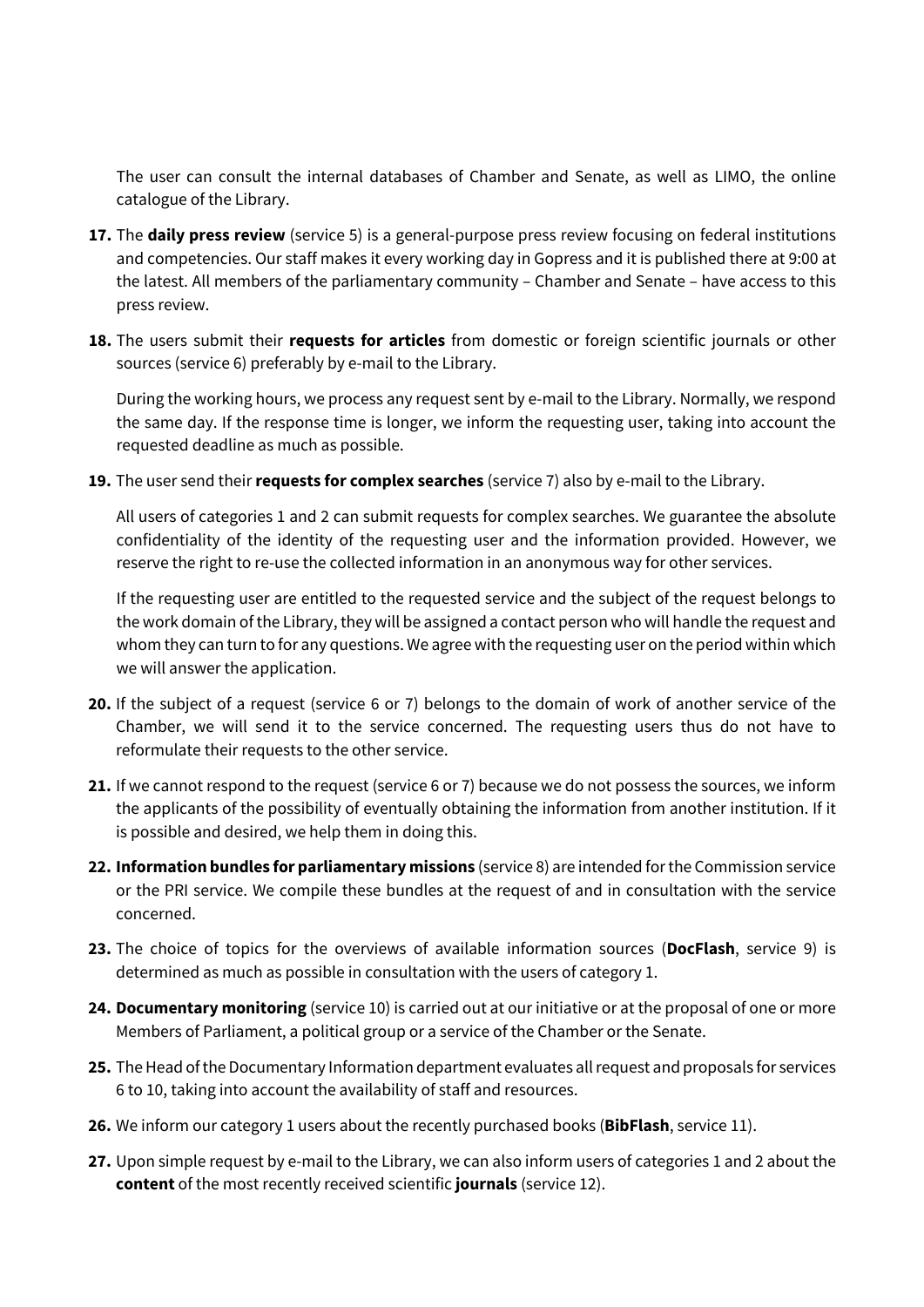#### **WHAT WE DON'T DO**

**28.** We reserve the right not to accept certain requests:

- We do not purchase books that are intended for private or commercial purposes, or that fall outside our working domain.
- We only deal with requests that are related to parliamentary activity or the exercise of the parliamentary mandate. We do not process requests for commercial or private purposes.
- We do not make analyses. We, on the other hand, deliver the collected information to the requesting users in as clear and accessible a manner as possible, in accordance with their wishes.
- We do not provide legal or other advice.
- We do not give any political or ideological opinion about the information provided.
- We do not participate in or support any political party or political ideological activities.
- We do not provide information that could possibly affect the reputation of the Library.